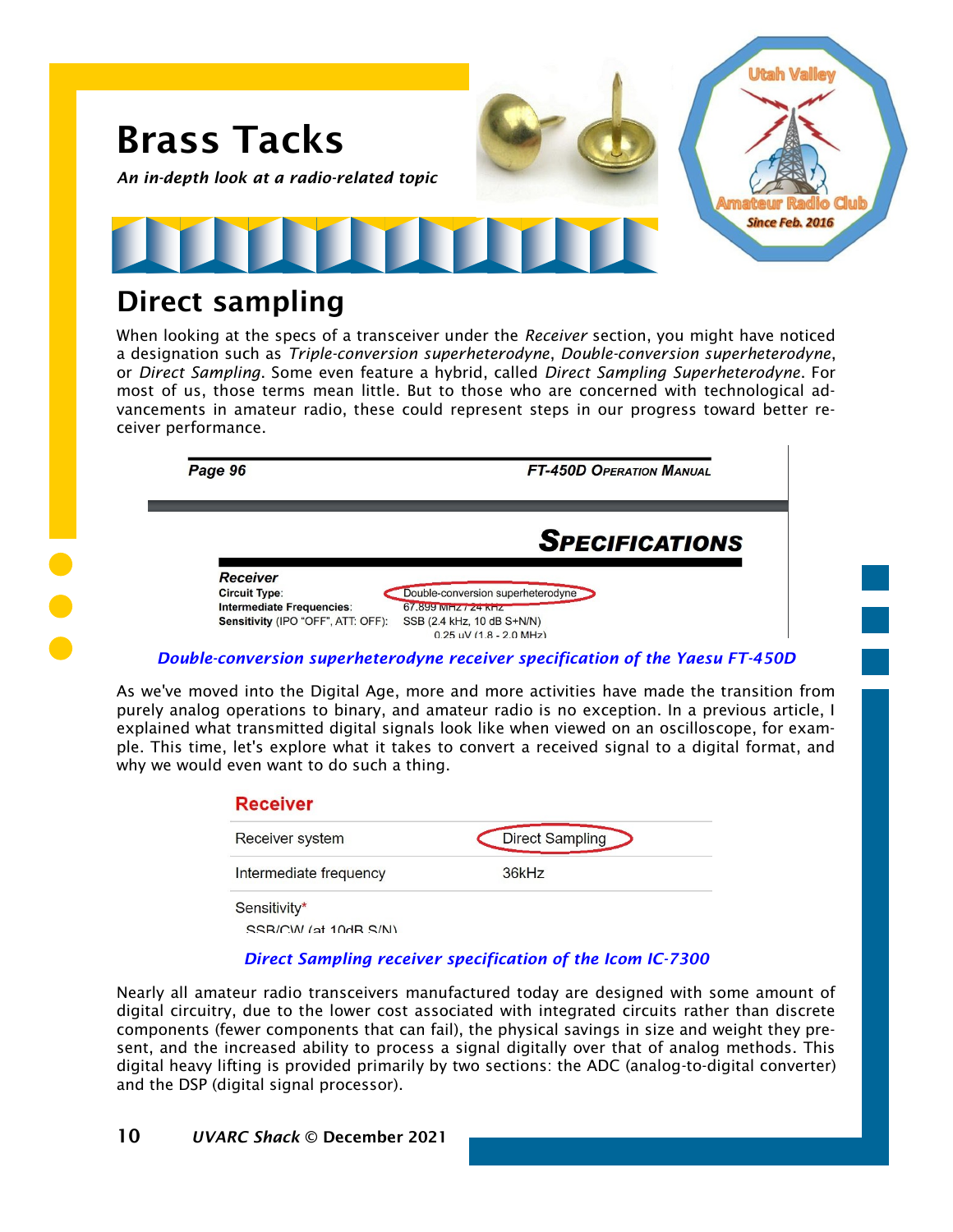

As you can see from the following evolutionary diagram, more than twenty years ago, amateur radio transceivers began incorporating DSP, but the large part of the incoming signal's processing still required down-conversion (changing to a lower, easier-to-handle frequency) and demodulation (extracting the audio or other desired signal.) Today's newest transceivers no longer need to down-convert an incoming signal, due to the higher conversion speed of the ADC (labeled here as "A/D"), and demodulation is completely encapsulated in the DSP, essentially turning the receiver into an *SDR* (software-defined radio.) Because the ADC can "sample" the incoming signal directly (that is, without mixing or any prior processing), we refer to that method of signal handling and processing *Direct Sampling* or *Direct Digital Conversion*.







The job of the DSP, then, is to demodulate the signal, and remove as much noise from the final output signal as technologically possible. And today's digital enhancements, combined with advanced discrete mathematics, are able to refine the signal to a much greater level than has ever been previously achieved. It's beyond the scope of this article to explore the details of modern DSP, but many have asked how an analog signal can be transformed into a digital signal, so let's focus on how an ADC works.

At very consistent intervals, the ADC will take "samples" of the analog signal, by simply measuring its amplitude at those times. Those moments and their intervals are collectively set by a "clock" signal, which operates at a very high frequency, constantly changing from a high level to a low level, then back again. Essentially, the ADC is acting like a voltmeter, recording a list